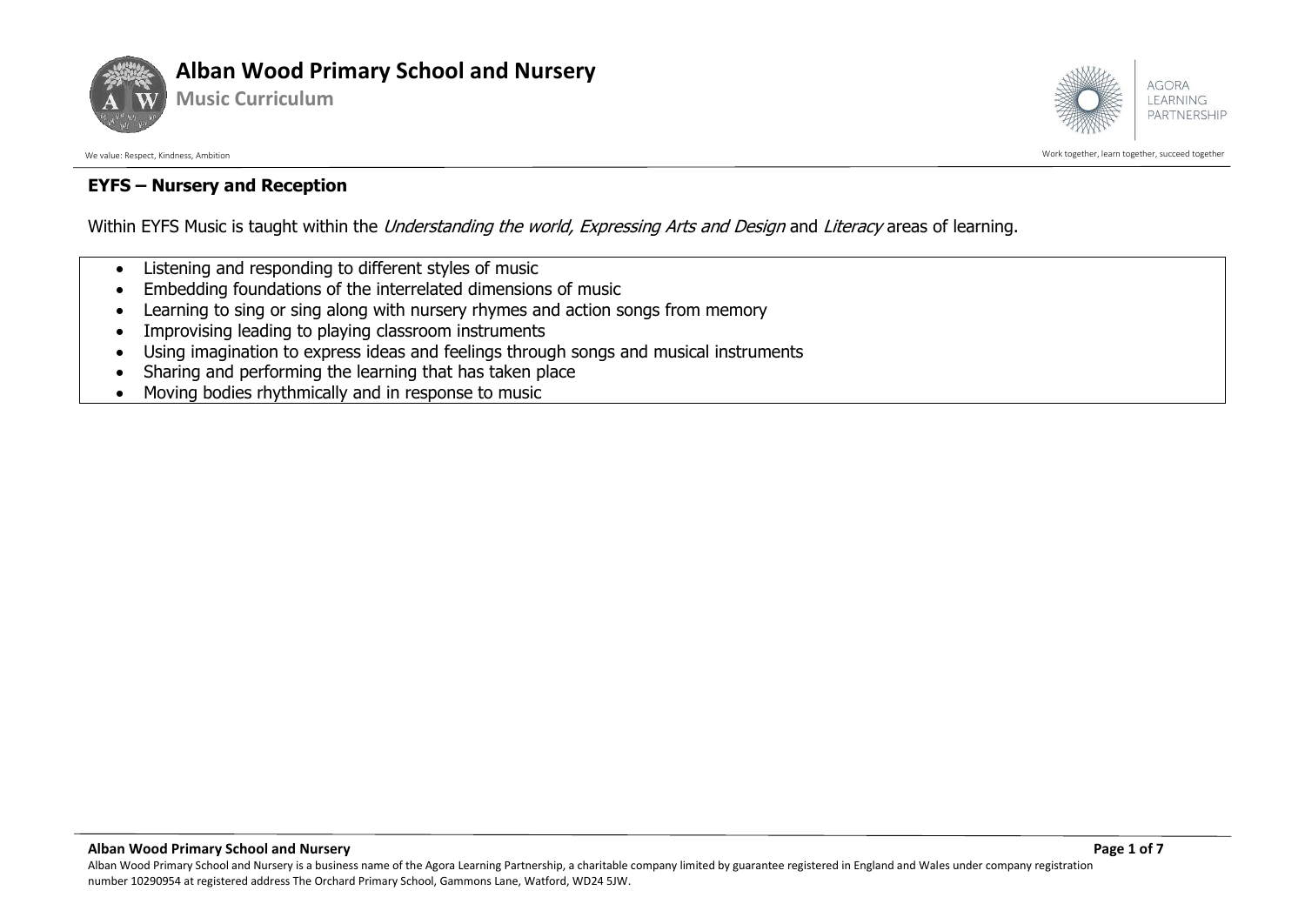



We value: Respect, Kindness, Ambition controlled to a succeed together acceed together succeed together succeed together

### **Year 1 Milestones and Curriculum Coverage**

| Use their voices                                |
|-------------------------------------------------|
|                                                 |
| expressively and                                |
| creatively by singing                           |
| songs and speaking                              |
| chants and rhymes.                              |
|                                                 |
| Listen with concentration                       |
| and understanding to a                          |
| range of high-quality live                      |
| and recorded music.                             |
|                                                 |
| Experiment with inter-<br>related dimensions of |
| music.                                          |
|                                                 |
|                                                 |
|                                                 |
|                                                 |
|                                                 |
|                                                 |
|                                                 |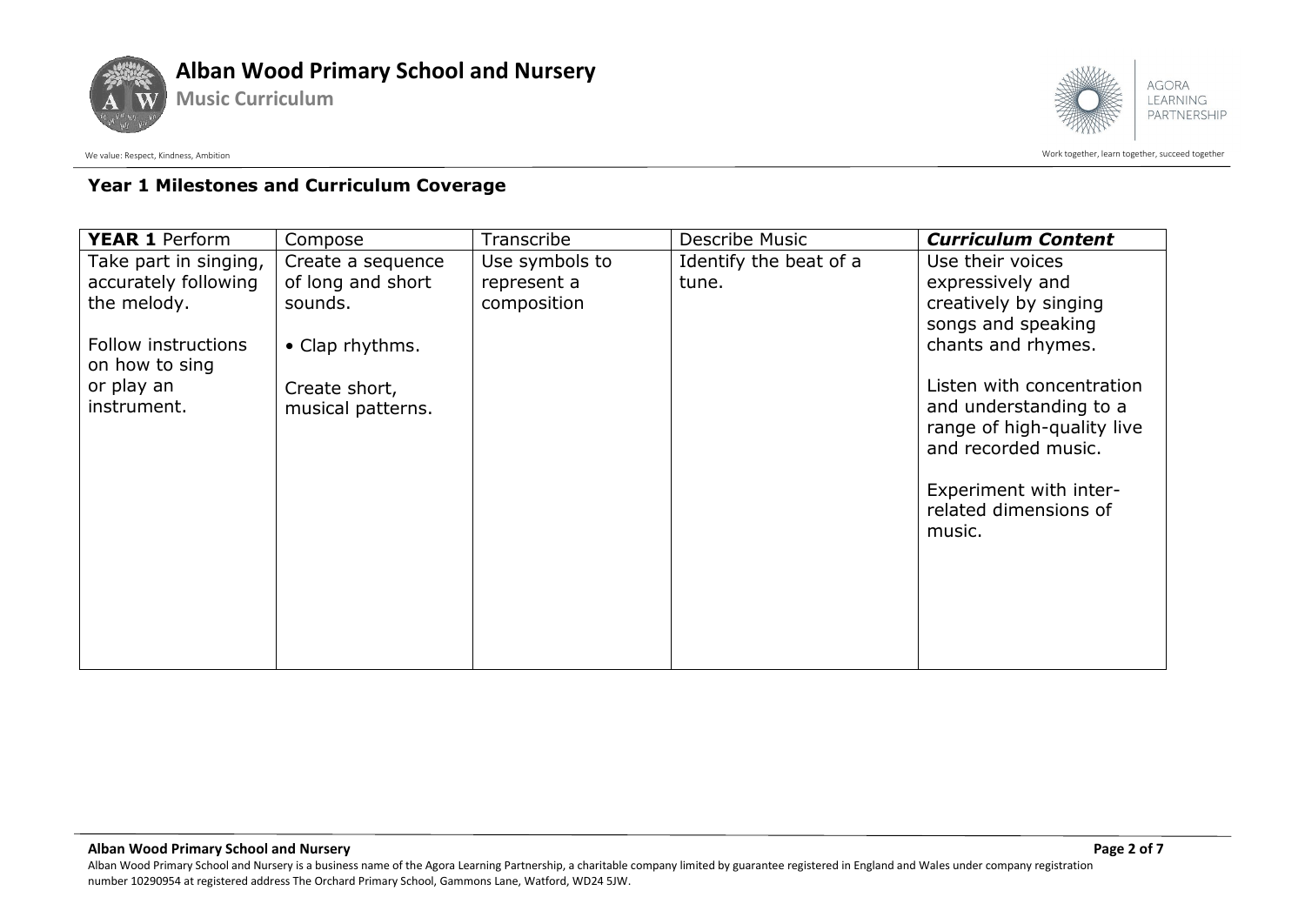



We value: Respect, Kindness, Ambition controlled to a succeed together acceed together succeed together succeed together

# **Year 2 Milestones and Curriculum Coverage**

| <b>YEAR 2 Perform</b>                                                                                                                                                                               | Compose                                                                                                                                                                                                                                           | Transcribe                                                                                     | Describe Music                                         | <b>Curriculum Content</b>                                                                                                                                                                                                                              |
|-----------------------------------------------------------------------------------------------------------------------------------------------------------------------------------------------------|---------------------------------------------------------------------------------------------------------------------------------------------------------------------------------------------------------------------------------------------------|------------------------------------------------------------------------------------------------|--------------------------------------------------------|--------------------------------------------------------------------------------------------------------------------------------------------------------------------------------------------------------------------------------------------------------|
| Follow instructions<br>on how and when<br>to sing or play an<br>instrument.<br>• Make and control<br>long and short<br>sounds,<br>using voice and<br>instruments.<br>• Imitate changes<br>in pitch. | Create a mixture<br>of different sounds<br>(long and short,<br>loud and quiet,<br>high and low).<br>• Choose sounds<br>to create an effect.<br>$\bullet$ Sequence<br>sounds to create<br>an overall effect.<br>Create short,<br>rhythmic phrases. | Use symbols to<br>represent a<br>composition and<br>use them to help<br>with a<br>performance. | Recognise changes in<br>timbre, dynamics<br>and pitch. | Listen with concentration<br>and understanding to a<br>range of high-quality live<br>and recorded music.<br>Play tuned and untuned<br>instruments musically.<br>Create, select and<br>combine sounds using the<br>interrelated dimensions of<br>music. |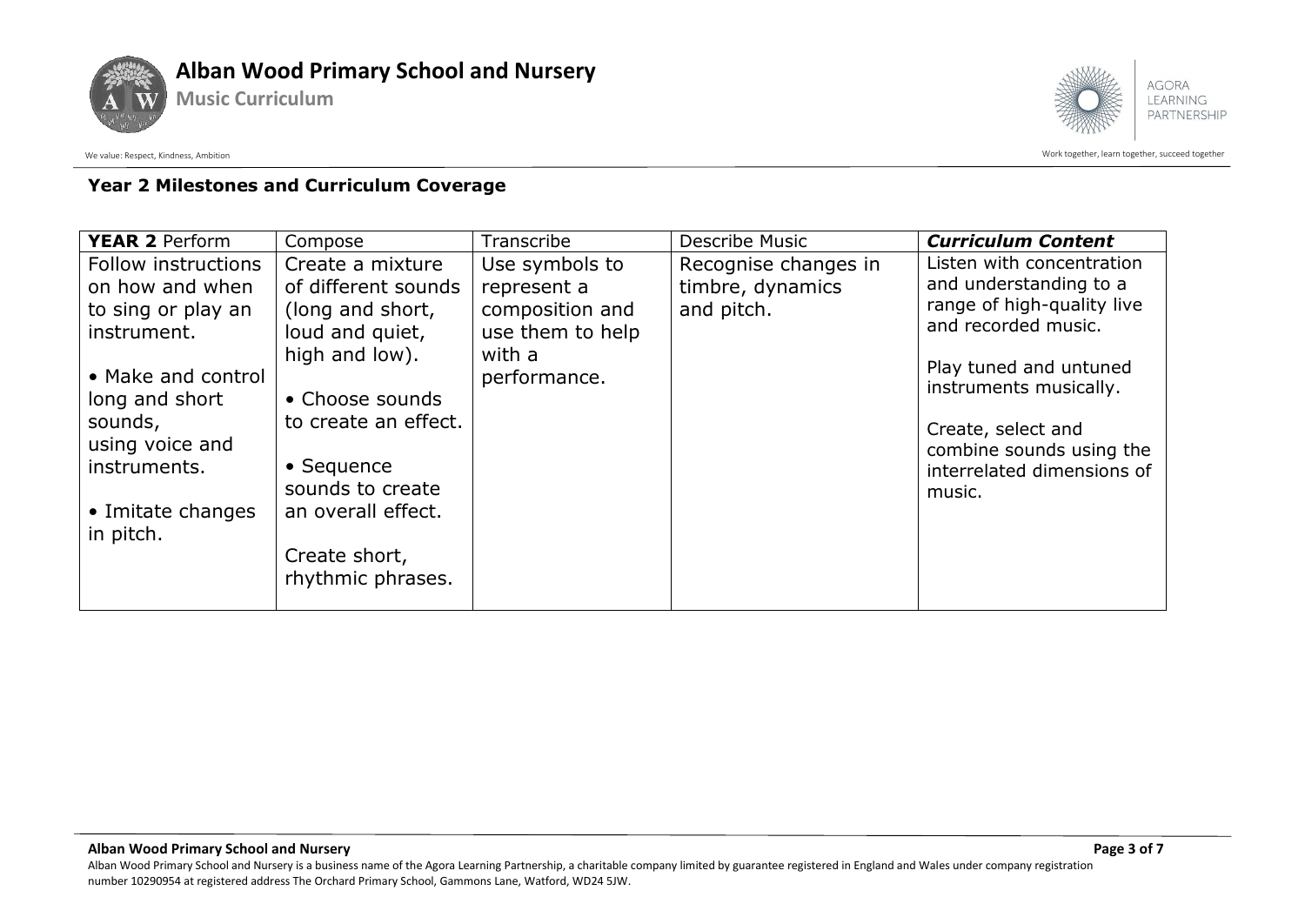



We value: Respect, Kindness, Ambition controlled to a succeed together acceed together succeed together succeed together

# **Year 3 Milestones and Curriculum Coverage**

| <b>YEAR 3 Perform</b>                                                                                                                                                                       | Compose                                                                                                                                                                                     | Transcribe                                                                                                                                      | Describe Music                                                                                                                                          | <b>Curriculum Content</b>                                                                                                                                                                                                                                                                                                                            |
|---------------------------------------------------------------------------------------------------------------------------------------------------------------------------------------------|---------------------------------------------------------------------------------------------------------------------------------------------------------------------------------------------|-------------------------------------------------------------------------------------------------------------------------------------------------|---------------------------------------------------------------------------------------------------------------------------------------------------------|------------------------------------------------------------------------------------------------------------------------------------------------------------------------------------------------------------------------------------------------------------------------------------------------------------------------------------------------------|
| Play notes on an<br>instrument with<br>care so that<br>they are clear.<br>Sing in tune.<br>• Maintain a<br>simple part within<br>a group.<br>• Pronounce words<br>within a song<br>clearly. | • Use sound to<br>create abstract<br>effects.<br>• Create repeated<br>patterns with a<br>range<br>of instruments<br>Choose, order,<br>combine and<br>control sounds<br>to create an effect. | Devise non-<br>standard symbols<br>to indicate when<br>to play and rest.<br>• Recognise the<br>notes EGBDF and<br>FACE on<br>the musical stave. | Evaluate music using<br>musical vocabulary<br>to identify areas of likes<br>and dislikes.<br>Use the terms:<br>duration, timbre, pitch,<br>beat, tempo. | Improve and compose<br>music for a range of<br>purposes using the<br>interrelated dimensions of<br>music.<br>Use and understand staff<br>and other musical<br>notations.<br>Appreciate and<br>understand a wide range<br>of high-quality live and<br>recorded music drawn<br>from different traditions<br>and from great composers<br>and musicians. |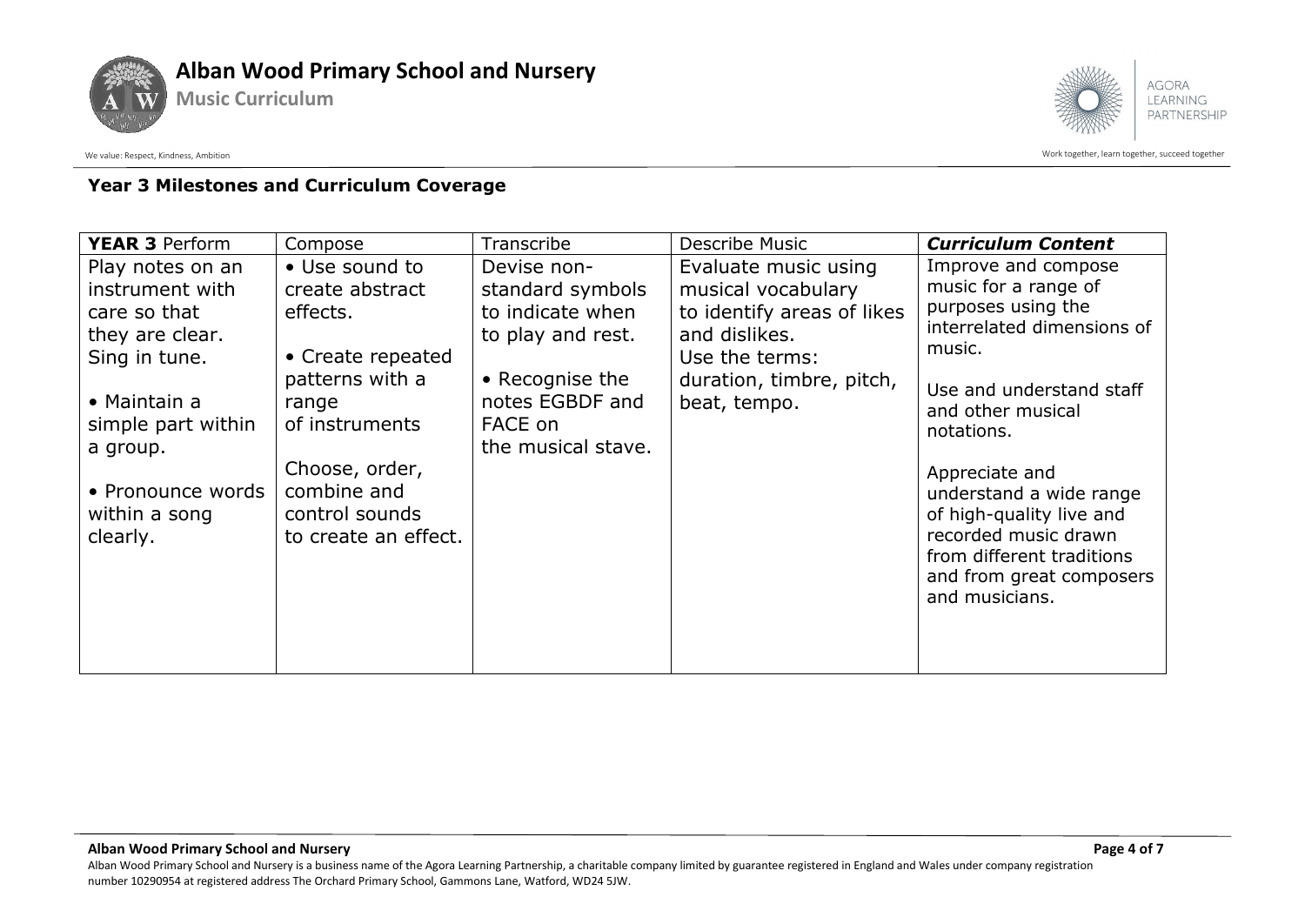



We value: Respect, Kindness, Ambition controlled to a succeed together acceed together succeed together succeed together

#### **Year 4 Milestones and Curriculum Coverage**

| <b>YEAR 4 Perform</b>                                                                                                                                                                | Compose                                                                                                                                                                                     | Transcribe                                                                                                         | Describe Music                                                                                                                                                                                        | <b>Curriculum Content</b>                                                                                                                                                                                                                                                                                                                                                                                                     |
|--------------------------------------------------------------------------------------------------------------------------------------------------------------------------------------|---------------------------------------------------------------------------------------------------------------------------------------------------------------------------------------------|--------------------------------------------------------------------------------------------------------------------|-------------------------------------------------------------------------------------------------------------------------------------------------------------------------------------------------------|-------------------------------------------------------------------------------------------------------------------------------------------------------------------------------------------------------------------------------------------------------------------------------------------------------------------------------------------------------------------------------------------------------------------------------|
| Perform with<br>control and<br>awareness of<br>others.<br>Show control of<br>voice.<br>Sing from memory<br>with accurate<br>pitch.<br>• Pronounce words<br>within a song<br>clearly. | Use digital<br>technologies to<br>compose pieces<br>of music.<br>Create<br>accompaniments<br>for tunes.<br>• Use drones as<br>accompaniments.<br>• Compose and<br>perform melodic<br>songs. | Recognise the<br>symbols for a<br>minim, crotchet<br>and semibreve and<br>say how many<br>beats<br>they represent. | Understand layers of<br>sounds and discuss<br>their effect on mood<br>and feelings.<br>Use the terms:<br>duration, timbre, pitch,<br>beat, tempo, texture<br>and use of silence to<br>describe music. | Appreciate and<br>understand a wide range<br>of high-quality live and<br>recorded music drawn<br>from different traditions<br>and from great composers<br>and musicians.<br>Use and understand staff<br>and other musical<br>notations.<br>Play and perform in solo<br>and ensemble contexts,<br>using their voices and<br>playing musical<br>instruments with<br>increasing accuracy,<br>fluency, control and<br>expression. |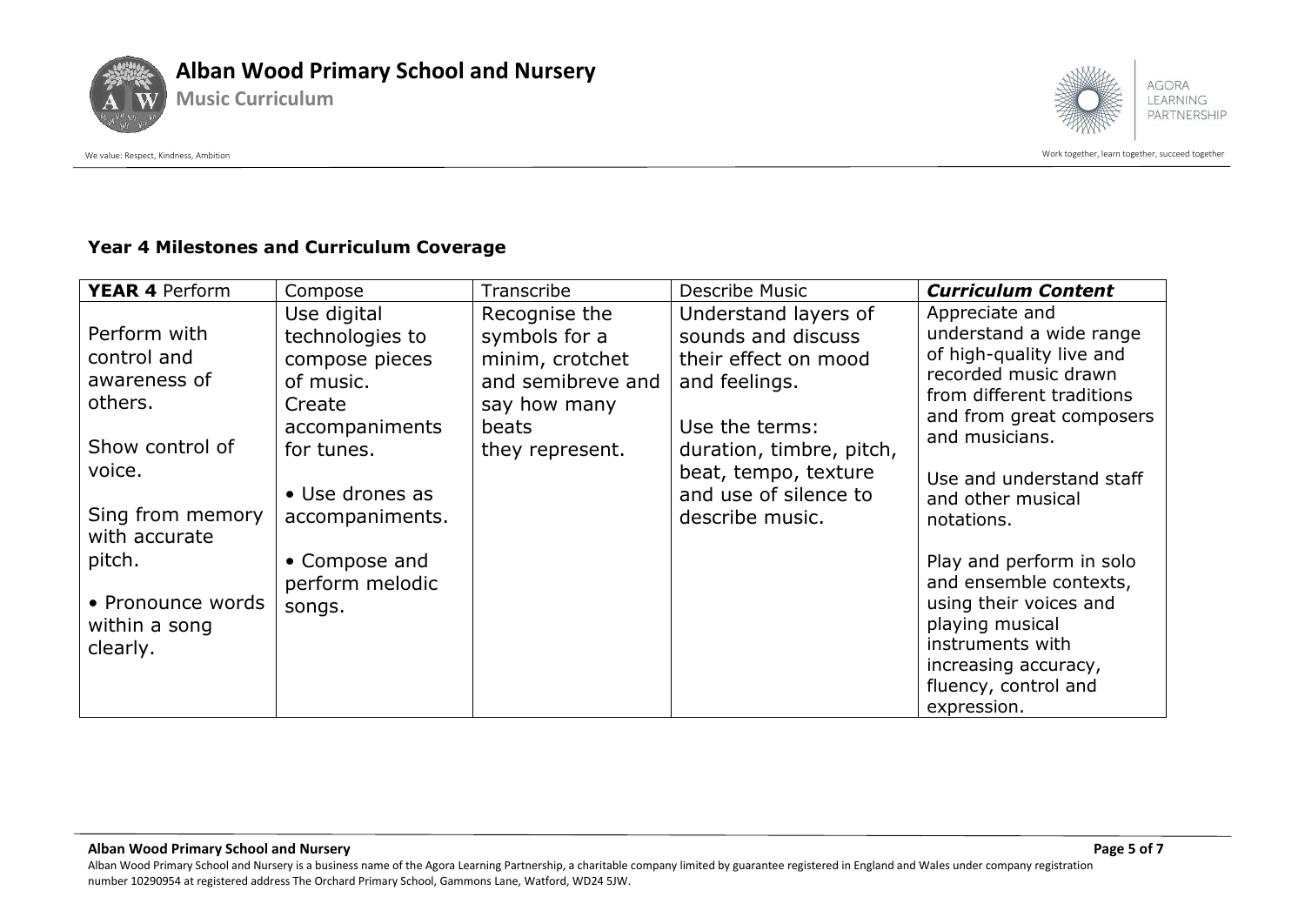



# **Year 5 Milestones and Curriculum Coverage**

| <b>YEAR 5 Perform</b>          | Compose                                   | Transcribe            | <b>Describe Music</b>       | <b>Curriculum Content</b>                            |
|--------------------------------|-------------------------------------------|-----------------------|-----------------------------|------------------------------------------------------|
|                                | Use digital                               | Use the standard      | Choose from a wide range of | Appreciate and understand a                          |
| Perform with                   | technologies to                           | musical notation of   | musical vocabulary to       | wide range of high-quality                           |
| controlled breathing           | compose, edit                             | crotchet, minim and   | accurately describe and     | live and recorded music                              |
| (voice) and skilful            | and refine pieces of                      | semibreve to indicate | appraise music including:   | drawn from different                                 |
| playing (instrument).          | music.                                    | how many beats to     |                             | traditions and from great                            |
| to accompany singing.          | Create songs with<br>verses and a chorus. | play.                 | $\bullet$ pitch             | composers and musicians.                             |
| Sustain a drone                |                                           | Read and create notes | • dynamics                  | Play and perform in solo and                         |
|                                | Create rhythmic                           | on the musical stave. |                             | ensemble contexts, using                             |
| Hold a part within a<br>round. | patterns with an                          |                       | • tempo                     | their voices and playing<br>musical instruments with |
|                                | awareness of timbre<br>and duration.      |                       |                             | increasing accuracy, fluency,                        |
| Sing or play from              |                                           |                       | $\bullet$ timbre            | control and expression.                              |
| memory with                    | Combine a variety of                      |                       |                             |                                                      |
| confidence.                    | musical devices,                          |                       | $\bullet$ texture           | Listen with attention to detail                      |
|                                | including melody,<br>rhythm and chords.   |                       | • lyrics and melody         | and recall sounds with<br>increasing aural memory.   |
|                                |                                           |                       |                             |                                                      |
|                                |                                           |                       | • sense of occasion         |                                                      |
|                                |                                           |                       | • expressive                |                                                      |
|                                |                                           |                       |                             |                                                      |
|                                |                                           |                       | $\bullet$ rounds            |                                                      |
|                                |                                           |                       |                             |                                                      |
|                                |                                           |                       | • drones                    |                                                      |
|                                |                                           |                       | • cyclic patterns           |                                                      |
|                                |                                           |                       |                             |                                                      |
|                                |                                           |                       |                             |                                                      |

#### **Alban Wood Primary School and Nursery Page 6 of 7**